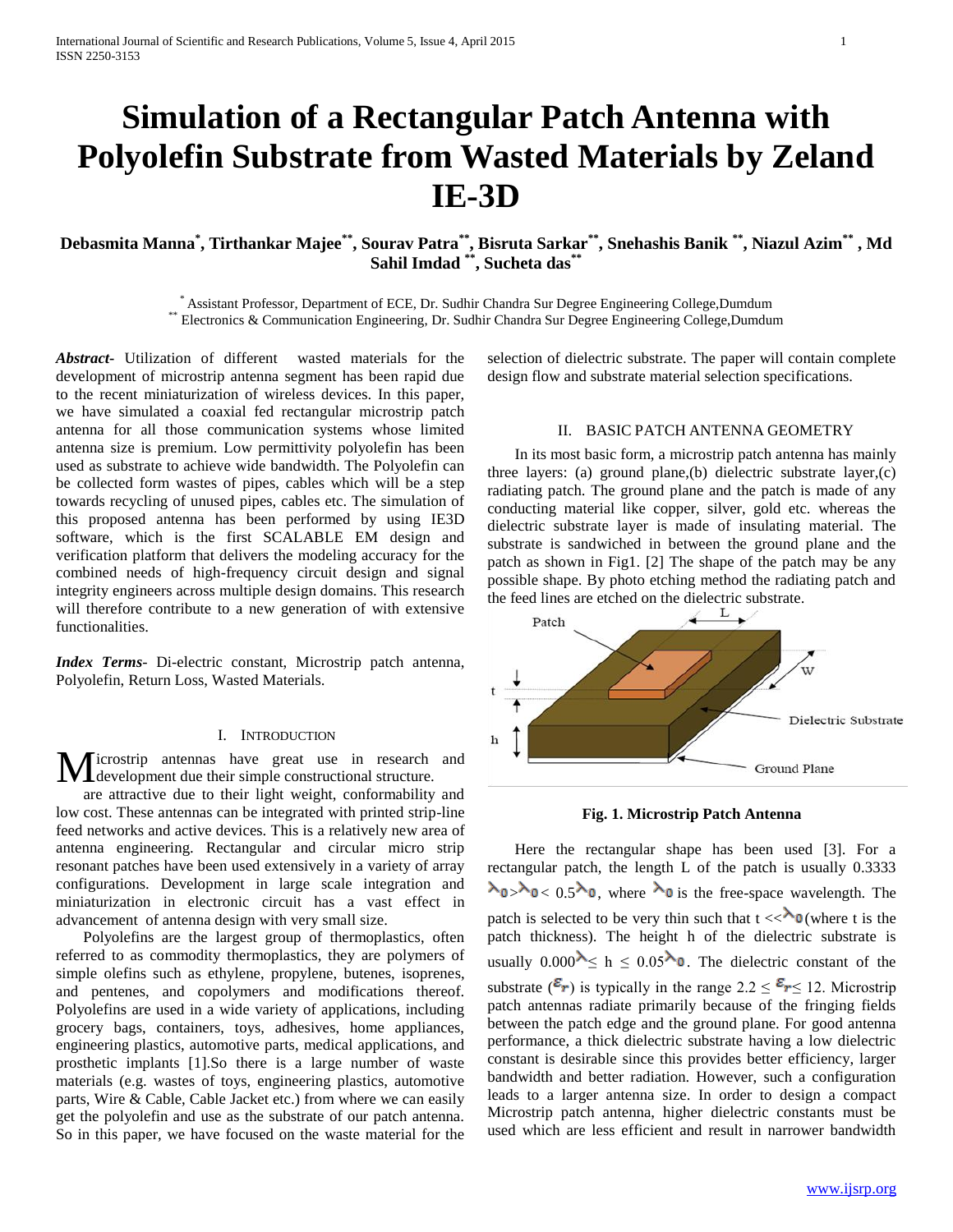International Journal of Scientific and Research Publications, Volume 5, Issue 4, April 2015 2 ISSN 2250-3153

[4]. Hence a compromise must be reached between antenna dimensions and antenna performance.

## III. DESIGN METHODOLOGY

 We have followed few steps to design the rectangular shaped microstrip patch antenna. The steps as follows:

# 1.Design Criteria

 Our goal was to design and simulate a coaxial-fed rectangular Microstrip Patch Antenna and study the effect of antenna dimensions Length (L), Width (W) and substrate parameters relative Dielectric constant  $(\epsilon_r)$ , substrate thickness (h) on the Radiation parameters of bandwidth.

#### 1.1 Material Selection

 To design an antenna, substrate-related parameters such as thickness h, electrical permittivity, loss tangent have to be defined. Apart from the thickness (1mm for Polyolefin), the values of these parameters are unknown for any given material in this high frequency range. Therefore we first designed simple rectangular antenna having the dielectric constant and thickness of polyolefin for getting simulated result.

## 1.2 Antenna Design

 In order to identify and verify the improvement for rectangular structure in microstrip antenna, the conventional Microstrip antenna design method is used [5].

#### **Design steps:**

 Designing the patch antenna is to employ the following formulas as an outline for the design procedures.

#### **Width (W):**

$$
W = \frac{e}{2f_0\sqrt{\frac{(g_r+1)}{2}}(1)}
$$

Where;

c - Free space velocity of light,  $3 \times 10^8$  m/s

 $f_r$  - Frequency of operation

 $\varepsilon_r$ - Dielectric constant

**Effective Dielectric constant (** $\frac{\varepsilon_{reff}}{\varepsilon_{reff}}$ **):** 

$$
\varepsilon_{reff} = \frac{\varepsilon_r + 1}{2} + \frac{\varepsilon_r - 1}{2} \sqrt{\left[1 + 12\frac{h}{w}\right]}
$$

(2)

Where;

c - Free space velocity of light,  $3 \times 10^8$  m/s  $r_{\rm r}$ - Frequency of operation

 $\varepsilon$ <sub>reff</sub> Effective dielectric constant

**Patch length extension (ΔL):**

$$
\Delta L = 0.412 h^{\frac{(\epsilon_{\text{reff}}+0.3)\left(\frac{W}{h}+0.264\right)}{(\epsilon_{\text{reff}}-0.258)\left(\frac{W}{h}+0.8\right)}}_{(3)}
$$

**Actual length of patch (L):**

$$
L = L_{eff} - 2\Delta L \tag{4}
$$

#### **Antenna Dimensions & Parameters**

| Dimensions / Parameters                        | Value    |
|------------------------------------------------|----------|
| Length of the radiator patch $(L)$             | 8.32 mm  |
| Width of the radiator patch (W)                | 11.64 mm |
| Thickness of substrate (h)                     | 1 mm     |
| Relative dielectric constant $(\mathcal{E}_r)$ | 2.32     |
| Resonant Frequency $(\bar{f}_0)$               | $10$ GHz |
| Loss Tangent ( $\tan \delta$ )                 | 0.01     |

# IV. SIMULATION &RESULT

Software Used

 We have simulated the designed antenna using software IE3D, which is an integrated full wave electromagnetic simulation and optimization package for the analysis of 3 dimensional microstrip antennas and MMICs and PCBs. It was introduced in 1993 by MTT-Symposium.

 The result content of the paper is S-parameter. S-parameters describe the input output relationship between ports (or terminals) in an electrical systems.



**Fig. 2. Return Loss plot in IE3D Simulator**

 The simulated patch antenna gave a resonant frequency of 4 GHz. The simulated return loss curve is shown in fig 2. It is